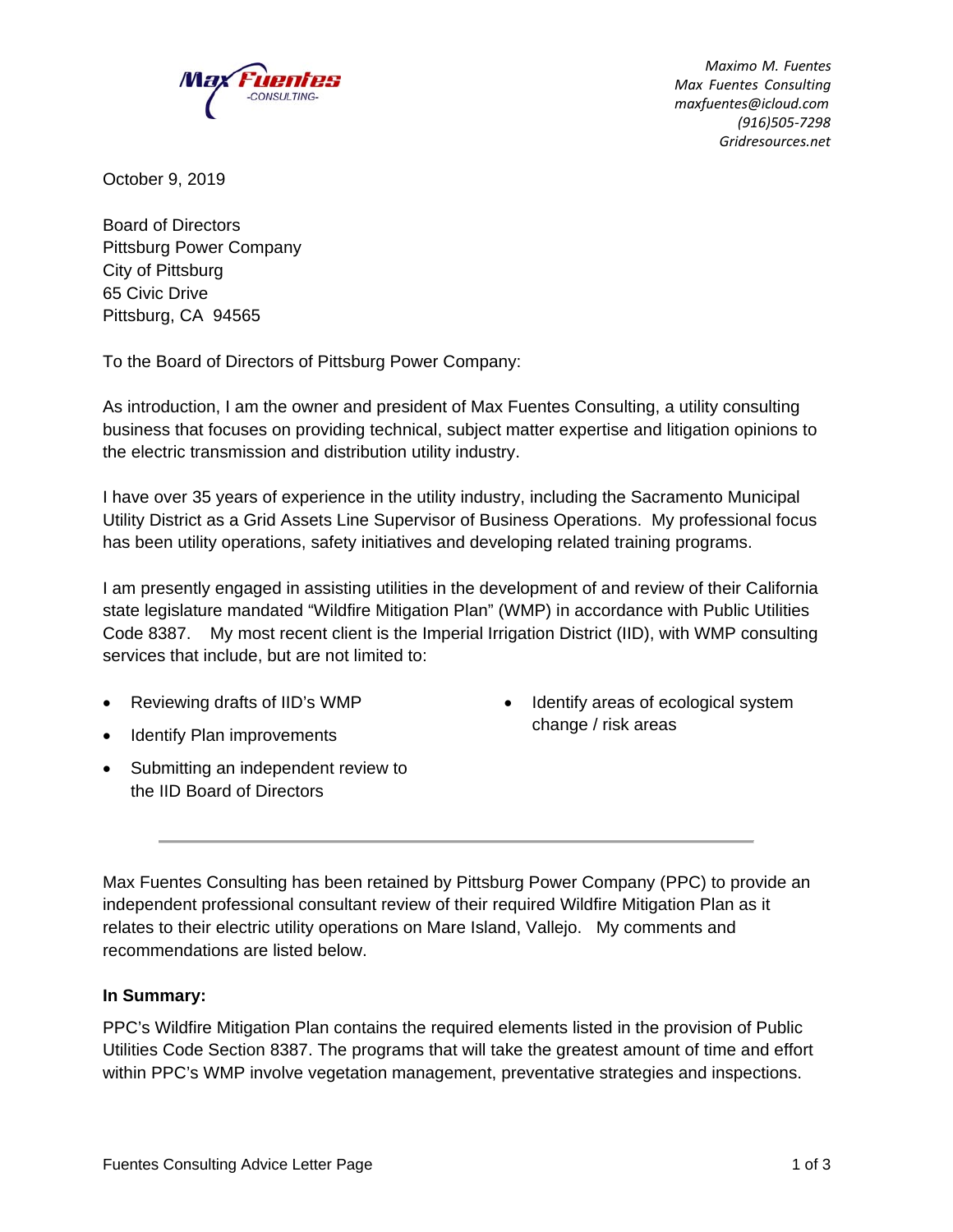

*Maximo M. Fuentes Max Fuentes Consulting maxfuentes@icloud.com (916)505‐7298 Gridresources.net*

## **Inspection and Maintenance**

Public Utilities Code Section 8387 requires an electrical utility's WMP to contain a description of its plans for inspection and maintenance of the electric infrastructure.

Inspection and maintenance include conducting distribution system patrols, using technological inspection tools, managing maintenance, and conducting vegetation inspections and management. These activities play an important role in wildfire mitigation.

PPC's inspection and maintenance plan is predicated on its CPUC General Order 165 plan which is in place and currently being utilized and updated regularly.

## **Vegetation Management**

PPC's vegetation management practice as outlined in the WMP is to perform periodic and ondemand patrols to identify vegetation in and adjacent to, energy infrastructure. These inspections are a trigger for pruning jobs, vegetation removals, and the application of herbicides.

## **Powerline Inspections**

PPC performs inspections following the General Order 95 for construction and General Order 165 for inspections.

# **System Hardening**

In discussions with PPC, there are no near or long-term plans further "harden" the system other than maintaining existing security fencing and lighting. PPC's infrastructure has little to no exposure to wildfire ignitions by virtue of the system configuration. Current processes and inspections that are in place as outlined in the WMP provide adequate system reliability without expending additional capital for system hardening.

Note: We have been made aware that a recent criminal act – cutting down of a live power pole presumably for the copper wire – did ignite a brush fire. PPC indicates it will increase the placement of warning signage and increase patrols. Local law enforcement is also engaged.

## **Wildfire Preventative Strategies**

Mare Island has a "non-designation" in the areas of the CPUC's fire threat map. However, PPC has implemented its inspection and maintenance plan to ensure that equipment and infrastructure is inspected, repaired or replaced as needed in accordance with the WMP and prudent utility operations.